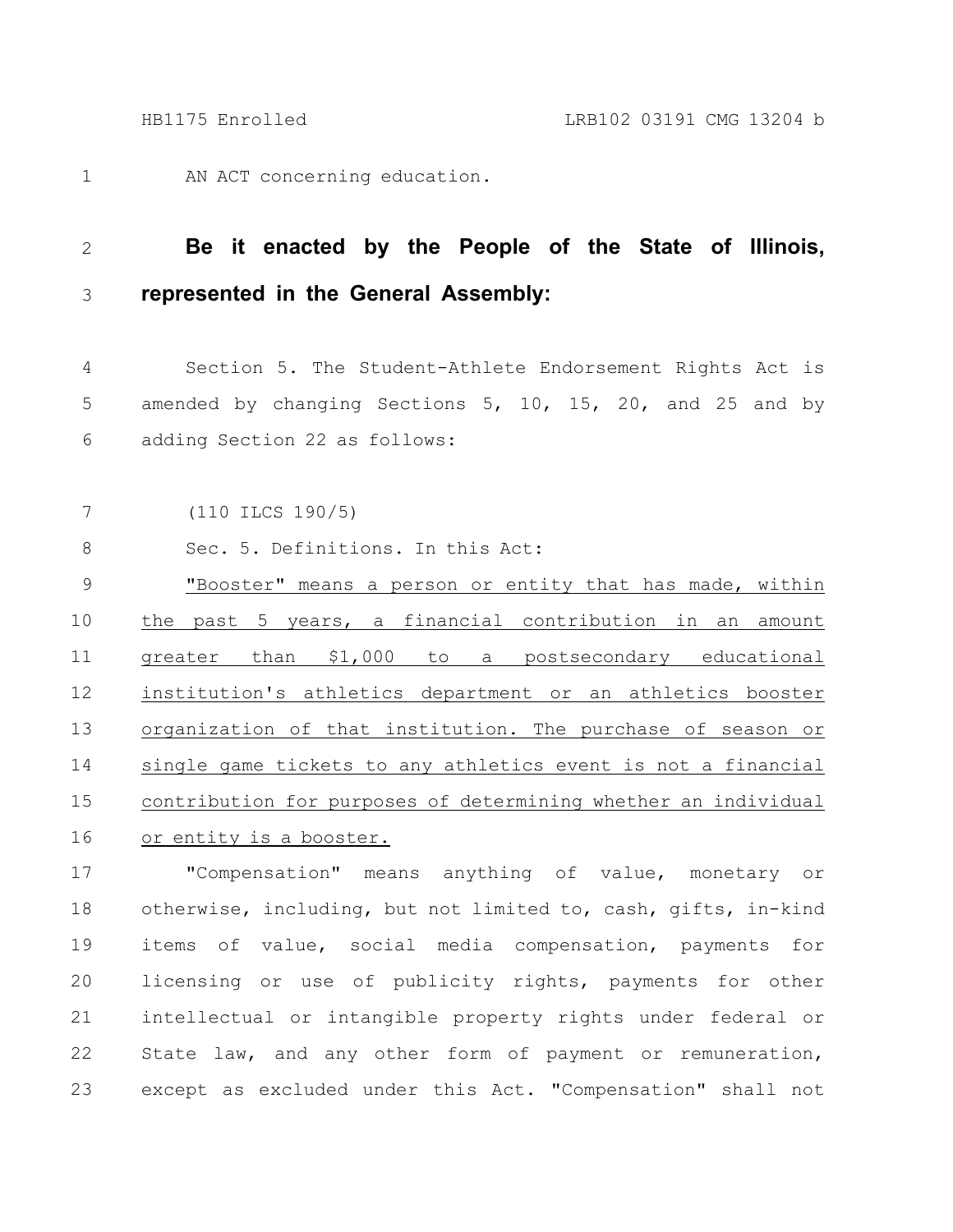include: 1

(1) tuition, room, board, books, fees, and personal expenses that a postsecondary educational institution provides to a student-athlete in accordance with the rules of the athletic association or conference of which the postsecondary educational institution is a member; 2 3 4 5 6

(2) Federal Pell Grants and other State and federal grants or scholarships unrelated to, and not awarded because of a student-athlete's participation in intercollegiate athletics or sports competition; 7 8 9 10

(3) any other financial aid, benefits, or awards that a postsecondary educational institution provides to a student-athlete in accordance with the rules of the athletic association or conference of which the postsecondary educational institution is a member; or 11 12 13 14 15

(4) the payment of wages and benefits to a student-athlete for work actually performed (but not for athletic ability or participation in intercollegiate athletics) at a rate commensurate with the prevailing rate for similar work in the locality of the student-athlete's postsecondary educational institution. 16 17 18 19 20 21

"Enrolled" means registered for courses or attending athletic practice or class at a postsecondary educational institution. 22 23 24

"Image" means any visual depiction, including, but not limited to, photograph, digital image, rendering, and video. 25 26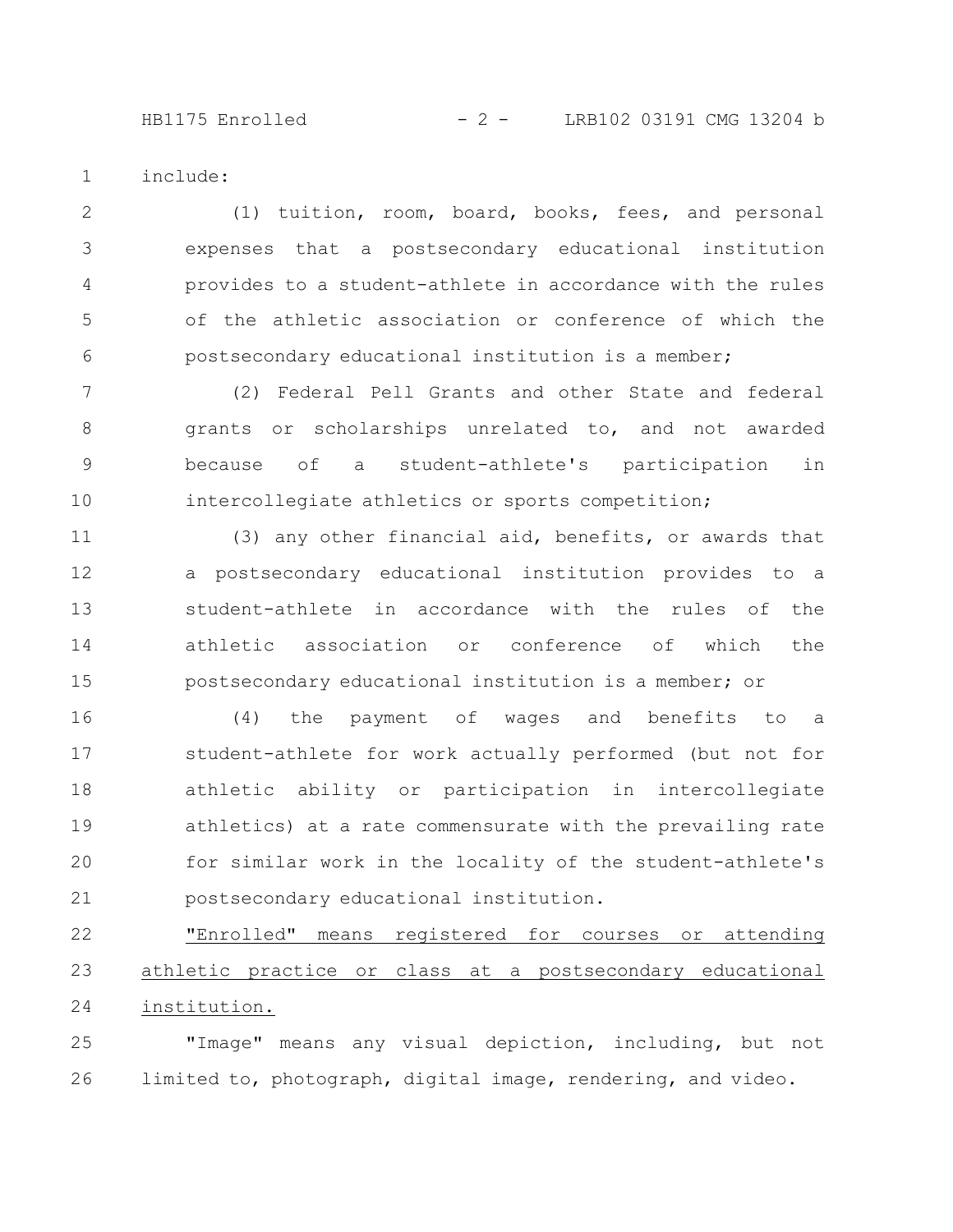HB1175 Enrolled - 3 - LRB102 03191 CMG 13204 b

"Intercollegiate athletics program" means an intercollegiate athletics program played at the collegiate level for which eligibility requirements for participation by a student-athlete are established by a national association for the promotion or regulation of collegiate athletics. 1 2 3 4 5

"Likeness" means a physical, digital, rendering, or other depiction or representation of a student-athlete, including a student-athlete's uniform number or signature, that reasonably identifies the student-athlete with particularity and is not reasonably considered to be a generic representation of a member of an intercollegiate athletics program. 6 7 8 9 10 11

"Name" means the first or last name or the nickname of a student-athlete when used in a context that reasonably identifies the student-athlete with particularity. 12 13 14

"Name, image, and likeness agreement" or "publicity rights agreement" means a contract or other written or oral arrangement between a student-athlete and a third party licensee regarding the use of the name, image, likeness, or voice of the student-athlete. 15 16 17 18 19

"Publicity right" means any right that (i) is licensed under a publicity rights agreement or (ii) is recognized under a federal or State law that permits an individual to control and benefit from the commercial use of the name, image, likeness, or voice of the individual. 20 21 22 23 24

"Postsecondary educational institution" means a public university or community college or private university or 25 26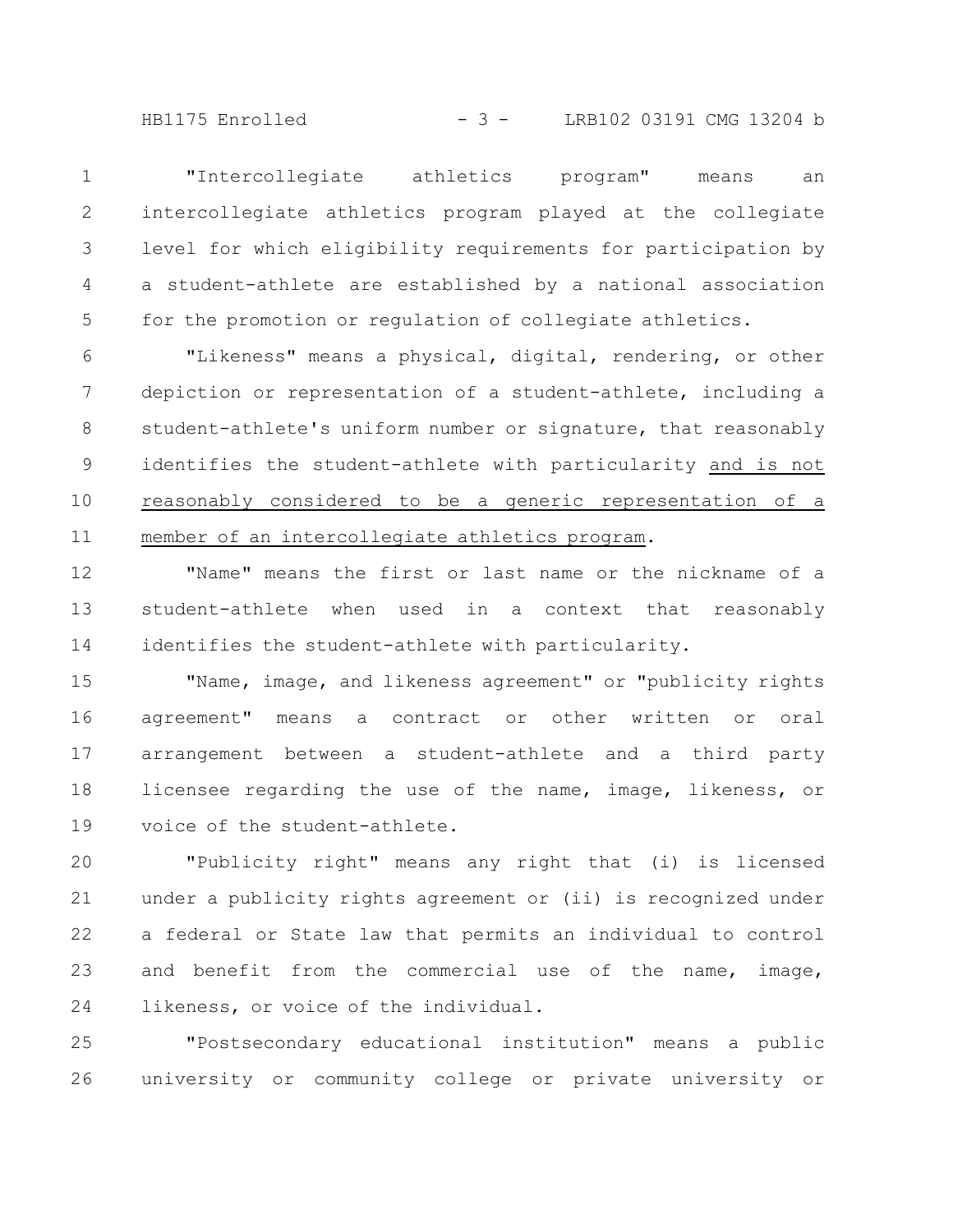HB1175 Enrolled - 4 - LRB102 03191 CMG 13204 b

college. 1

"Social media compensation" means all forms of payment for engagement on social media received by a student-athlete as a result of the use of that student-athlete's name, image, likeness, or voice. 2 3 4 5

"Student-athlete" means a student currently enrolled at a postsecondary educational institution who engages in, is eligible to engage in, or may be eligible in the future to engage in, an intercollegiate athletics program at a postsecondary educational institution. If an individual is permanently ineligible to participate in a particular intercollegiate sport, the individual is not a student-athlete for purposes of that sport. 6 7 8 9 10 11 12 13

"Third party licensee" means any individual or entity that licenses publicity rights or the use of name, image, likeness, or voice from any prospective or current student-athlete or group of student-athletes. "Third party licensee" shall not include any national association for the promotion or regulation of collegiate athletics, athletics conference, or postsecondary educational institution. 14 15 16 17 18 19 20

(Source: P.A. 102-42, eff. 7-1-21.) 21

(110 ILCS 190/10) 22

Sec. 10. Compensation. Except as provided in Section 15: (1) A student-athlete may earn compensation, commensurate with market value, for the use of the name, 23 24 25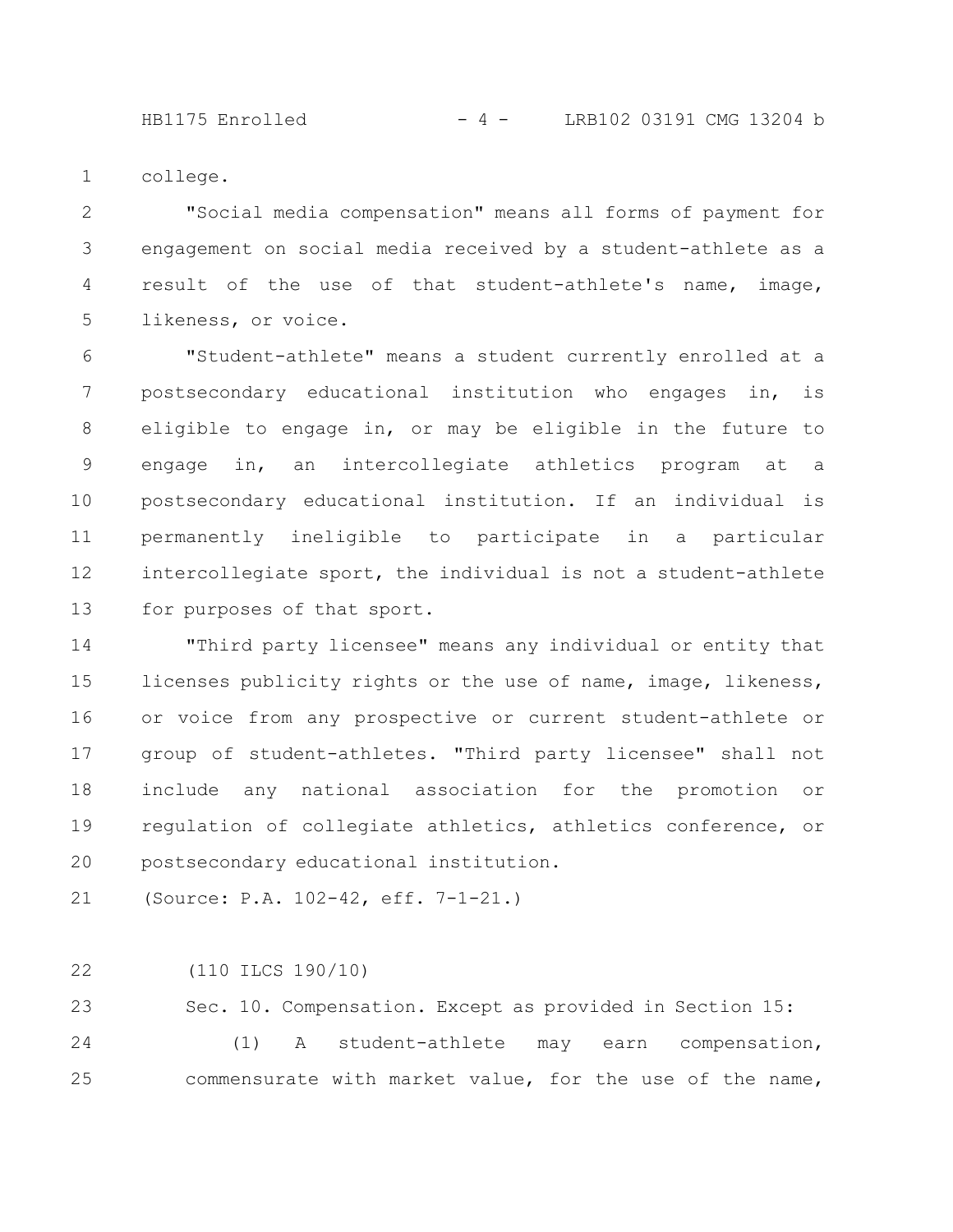HB1175 Enrolled - 5 - LRB102 03191 CMG 13204 b

image, likeness, or voice of the student-athlete while enrolled at a postsecondary educational institution and obtain and retain an a certified agent for any matter or activity relating to such compensation. 1 2 3 4

(2) A student-athlete may not earn compensation in exchange for the student-athlete's athletic ability or participation in intercollegiate athletics or sports competition or agreement or willingness to attend a postsecondary educational institution. 5 6 7 8 9

(3) Notwithstanding any other provision of law or agreement to the contrary, a student-athlete shall not be deemed an employee, agent, or independent contractor of an association, a conference, or a postsecondary educational institution based on the student-athlete's participation in an intercollegiate athletics program. 10 11 12 13 14 15

(Source: P.A. 102-42, eff. 7-1-21.) 16

(110 ILCS 190/15) 17

Sec. 15. Postsecondary educational institutions; limitations; prohibitions. 18 19

(a) Except as provided in this Act, a postsecondary educational institution shall not uphold any contract, rule, regulation, standard, or other requirement that prevents a student-athlete of that institution from earning compensation as a result of the use of the student-athlete's name, image, likeness, or voice. Any such contract, rule, regulation, 20 21 22 23 24 25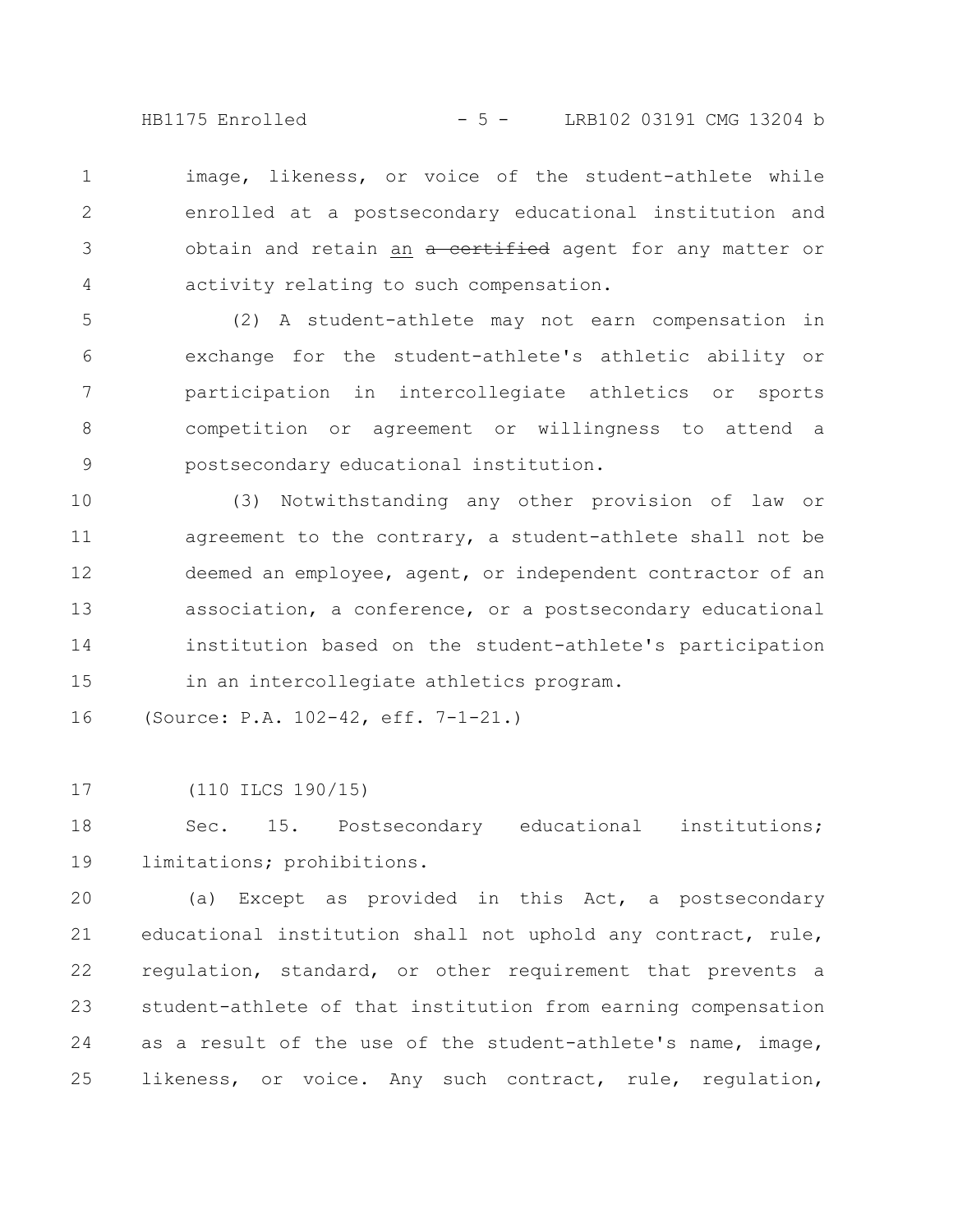HB1175 Enrolled - 6 - LRB102 03191 CMG 13204 b

standard, or other requirement shall be void and unenforceable against the postsecondary educational institution or the student-athlete. Compensation from the use of a student-athlete's name, image, likeness, or voice may not affect the student-athlete's scholarship eligibility, grant-in-aid, or other financial aid, awards or benefits, or the student-athlete's intercollegiate athletic eligibility. Nothing in this Act is intended to alter any State or federal laws, rules, or regulations regarding the award of financial aid at postsecondary educational institutions. 1 2 3 4 5 6 7 8 9 10

(b) Except as provided in this Act, an athletic association, conference, or other group or organization with authority over intercollegiate athletic programs, including, but not limited to, the National Collegiate Athletic Association, the National Association of Intercollegiate Athletics, and the National Junior College Athletic Association, shall not prevent, or otherwise enforce a contract, rule, regulation, standard, or other requirement that prevents a student-athlete at a postsecondary educational institution from earning compensation as a result of the use of the student-athlete's name, image, likeness, or voice. 11 12 13 14 15 16 17 18 19 20 21

(c) To protect the integrity of its educational mission and intercollegiate athletics program, a postsecondary educational institution may impose reasonable limitations on the dates and time that a student-athlete may participate in endorsement, promotional, social media, or other activities 22 23 24 25 26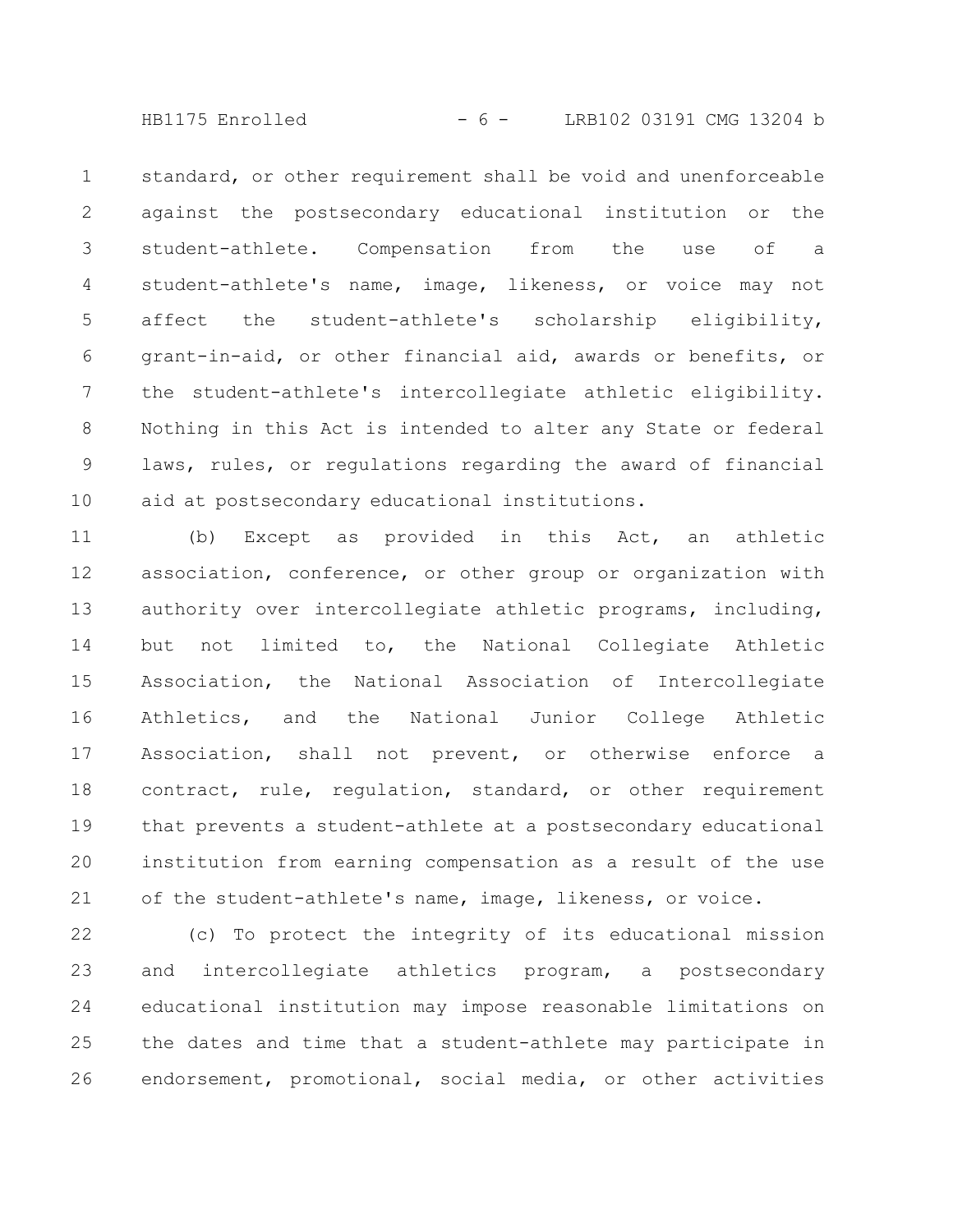HB1175 Enrolled - 7 - LRB102 03191 CMG 13204 b

related to the license or use of the student-athlete's name, image, likeness, or voice. Nothing in this Act shall restrict a postsecondary educational institution from exercising its sole discretion to control the authorized use of its marks or logos or to determine a student-athlete's apparel, gear, or other wearables during an intercollegiate athletics competition or institution-sponsored event. A student-athlete may not receive or enter into a contract for compensation for the use of the student-athlete's name, image, likeness, or voice in a way that also uses any registered or licensed marks, logos, verbiage, name, or designs of a postsecondary educational institution, unless the postsecondary educational institution has provided the student-athlete with written permission to do so prior to execution of the contract or receipt of compensation. If permission is granted to the student-athlete, the postsecondary educational institution, by an agreement of all of the parties, may be compensated for the use in a manner consistent with market rates. A postsecondary educational institution may also prohibit a student-athlete from wearing any item of clothing, shoes, or other gear or wearables with the name, logo, or insignia of any entity during an intercollegiate athletics competition or institution-sponsored event. 1 2 3 4 5 6 7 8 9 10 11 12 13 14 15 16 17 18 19 20 21 22 23

(d) An athletic association, conference, or other group or organization with authority over intercollegiate athletics programs, including, but not limited to, the National 24 25 26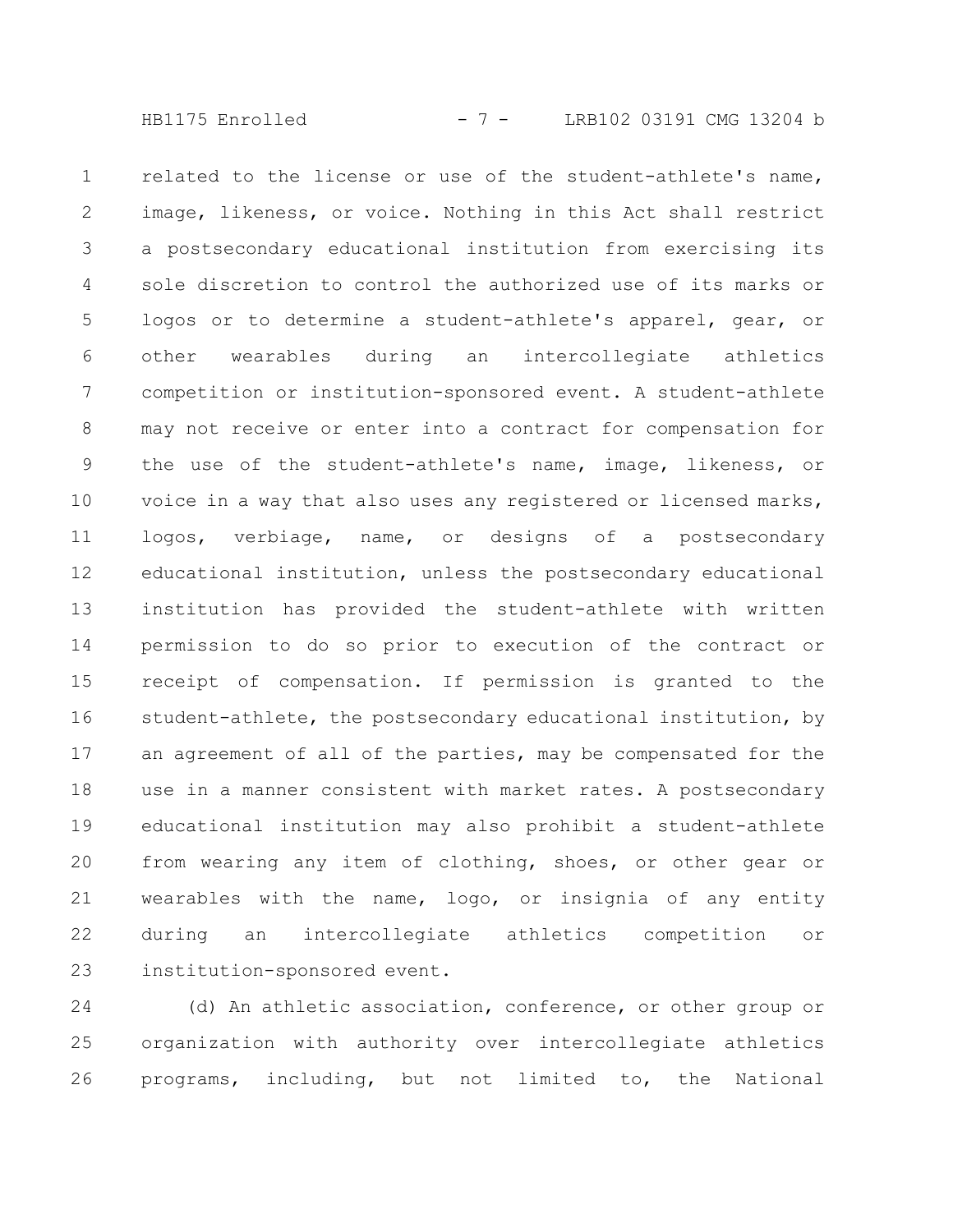HB1175 Enrolled - 8 - LRB102 03191 CMG 13204 b

Collegiate Athletic Association, the National Association of Intercollegiate Athletics, and the National Junior College Athletic Association, shall not enforce a contract, rule, regulation, standard, or other requirement that prevents a postsecondary educational institution from participating in an intercollegiate athletics program as a result of the compensation of a student-athlete for the use of the student-athlete's name, image, likeness, or voice. 1 2 3 4 5 6 7 8

(e) A postsecondary educational institution, athletic association, conference, or other group or organization with authority over intercollegiate athletics programs, including, but not limited to, the National Collegiate Athletic Association, the National Association of Intercollegiate Athletics, and the National Junior College Athletic Association, shall not directly or indirectly: 9 10 11 12 13 14 15

(1) enter into, or offer to enter into, a publicity rights agreement with a prospective or current student-athlete; or 16 17 18

(2) provide a prospective or current student-athlete or the student-athlete's family compensation in relation to the use of the student-athlete's name, image, likeness, or voice. 19 20 21 22

(f) A postsecondary educational institution, athletic association, conference, or other group or organization with authority over intercollegiate athletics programs, including, but not limited to, the National Collegiate Athletic 23 24 25 26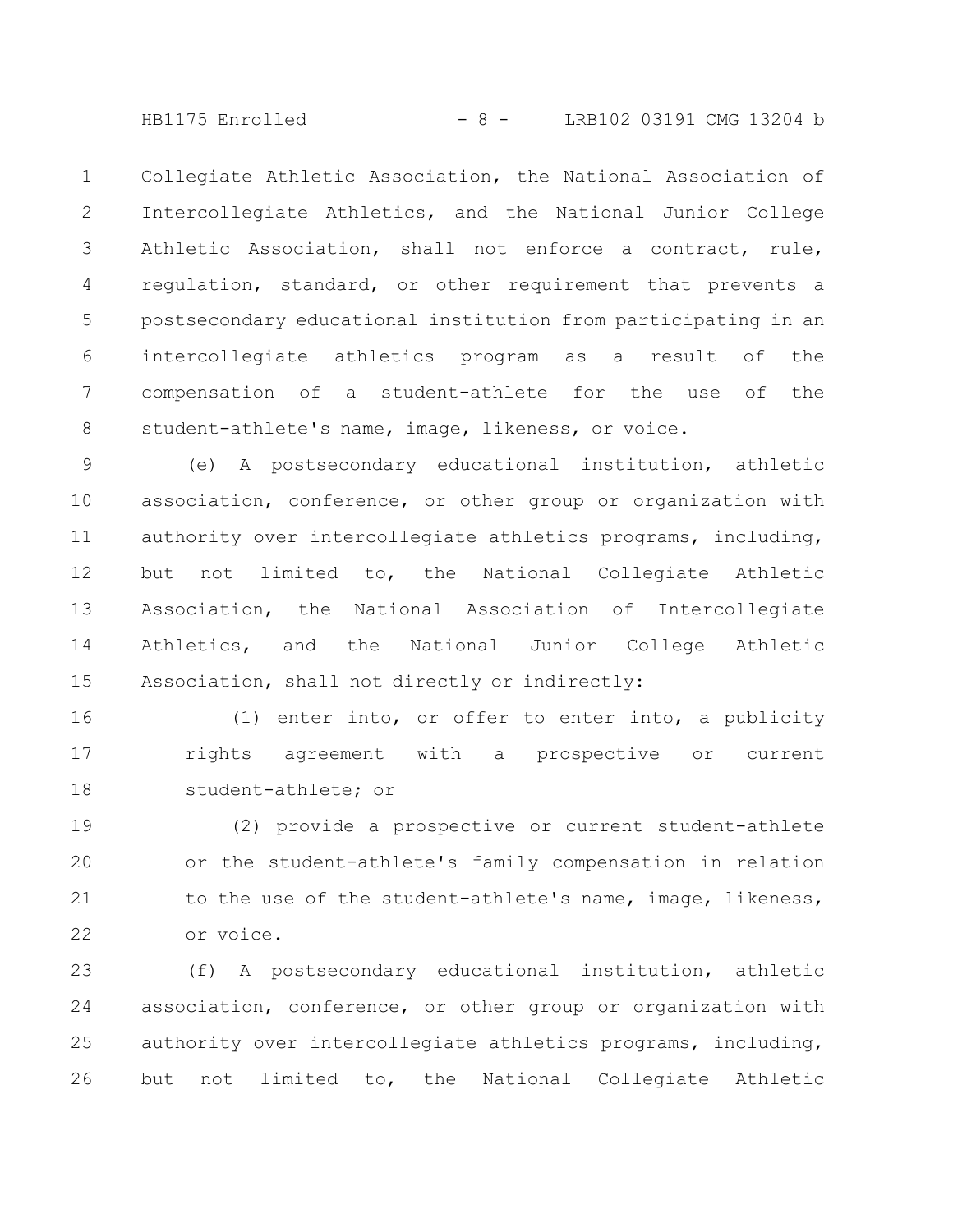HB1175 Enrolled - 9 - LRB102 03191 CMG 13204 b

Association, the National Association of Intercollegiate Athletics, and the National Junior College Athletic Association, shall not prevent a student-athlete from obtaining professional representation for purposes of this Act in relation to name, image, likeness, or voice, or to secure a publicity rights agreement, including, but not limited to, representation provided by athlete agents or legal representation provided by attorneys. A student-athlete shall provide the postsecondary educational institution with written notice and a copy of the agreement in the manner and at a time prescribed by the institution within 7 days of entering into a representation agreement with any individual for -exploring or securing compensation student-athlete's name, image, likeness, or voice. 1 2 3 4 5 6 7 8 9 10 11 12 13 14

(Source: P.A. 102-42, eff. 7-1-21.) 15

(110 ILCS 190/20) 16

Sec. 20. Agents; publicity rights; third party licensees. 17

(a) An agent, legal representative, or other professional service provider offering services to a student-athlete shall, to the extent required, comply with the federal Sports Agent Responsibility and Trust Act and any other applicable laws, rules, or regulations. 18 19 20 21 22

(b) A grant-in-aid, including cost of attendance, and other permissible financial aid, awards, or benefits from the postsecondary educational institution in which a 23 24 25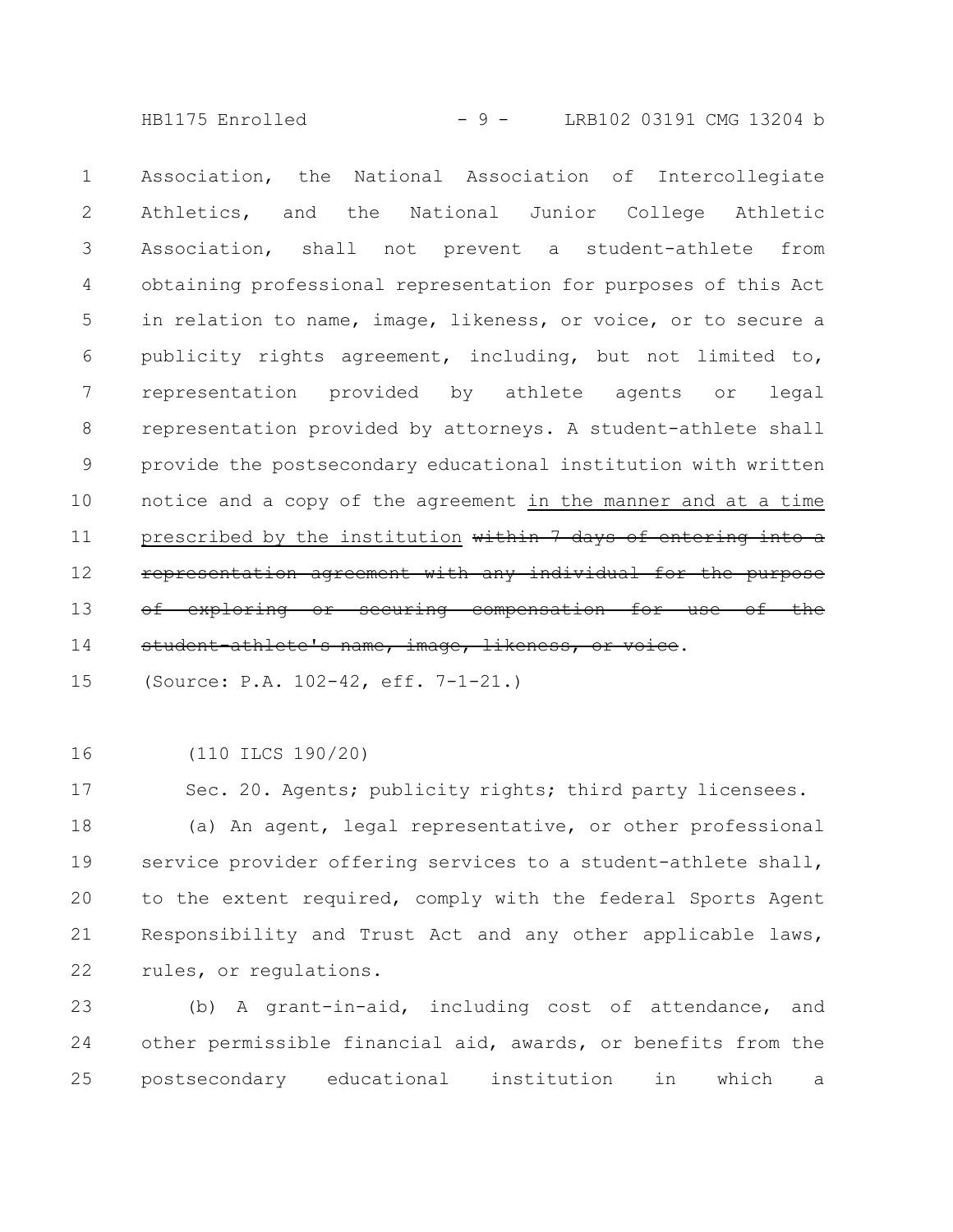HB1175 Enrolled - 10 - LRB102 03191 CMG 13204 b

student-athlete is enrolled shall not be revoked, reduced, nor the terms and conditions altered, as a result of a student-athlete earning compensation or obtaining professional or legal representation pursuant to this Act. 1 2 3 4

(c) A student-athlete shall disclose to the postsecondary educational institution in which the student is enrolled, in a manner and time prescribed by the institution, the existence and substance of all publicity rights agreements. Publicity rights agreements that contemplate cash or other compensation to the student-athlete that is equal to or in excess of a value of \$500 shall be formalized into  $\frac{1}{2}$  a written contract, and the contract shall be provided to the postsecondary educational institution in the manner and at a time prescribed by the institution which the student is enrolled prior to the execution of the agreement and before any compensation provided to the student athlete. 5 6 7 8 9 10 11 12 13 14 15 16

(d) A student-athlete may not enter into a publicity rights agreement or otherwise receive compensation for that student-athlete's name, image, likeness, or voice for services rendered or performed while that student-athlete is participating in activities sanctioned by that student-athlete's postsecondary educational institution if such services or performance by the student-athlete would conflict with a provision in a contract, rule, regulation, standard, or other requirement of the postsecondary educational institution. 17 18 19 20 21 22 23 24 25 26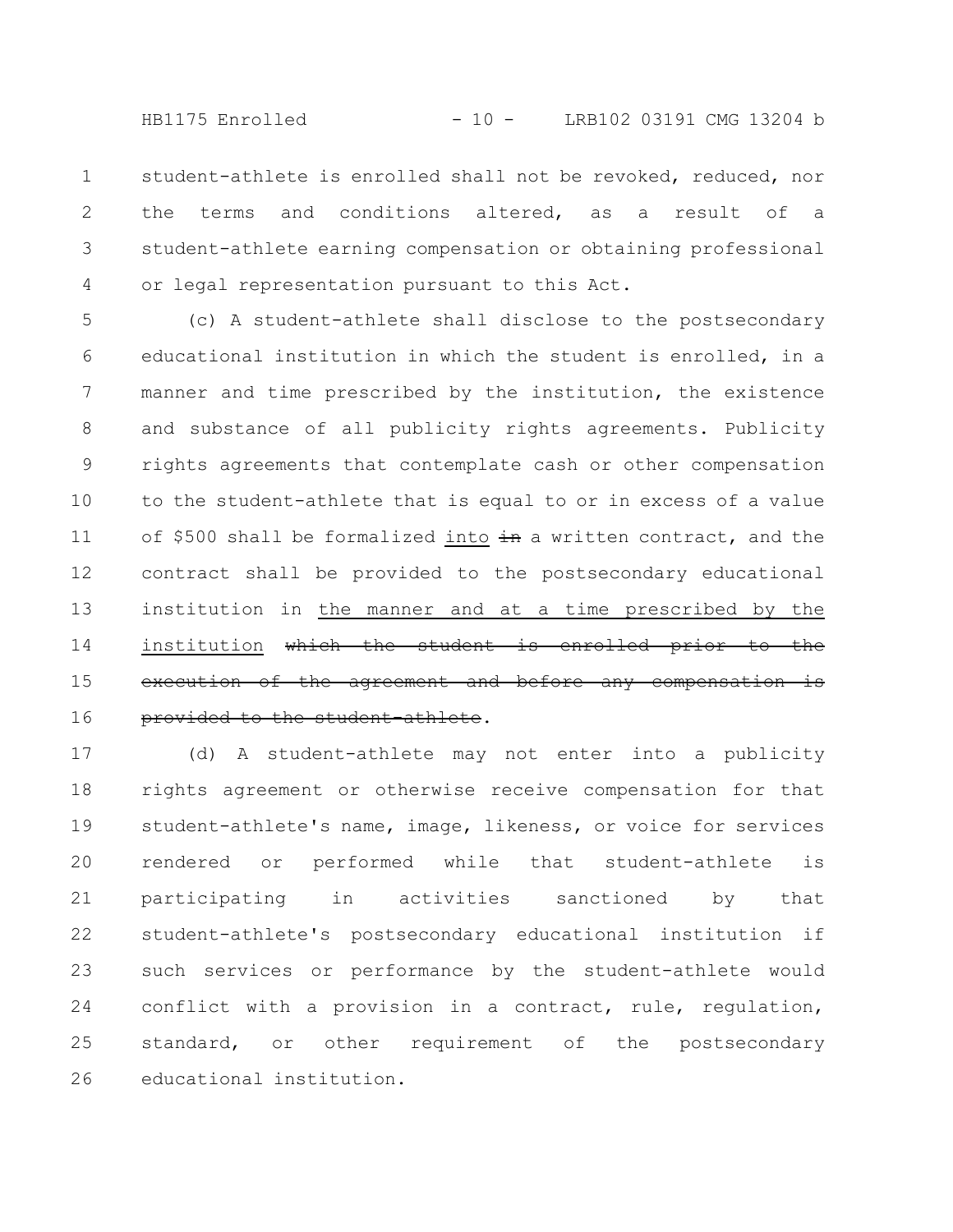HB1175 Enrolled - 11 - LRB102 03191 CMG 13204 b

(e) No booster, third party licensee, or any other individual or entity, shall provide or directly or indirectly arrange for a third party to provide compensation to a prospective or current student-athlete or enter into, or directly or indirectly arrange for a third party to enter into, a publicity rights agreement as an inducement for the student-athlete to attend or enroll in a specific institution or group of institutions. Compensation for a student-athlete's name, image, likeness, or voice shall not be conditioned on athletic performance <del>or attendance</del> at a particular postsecondary educational institution. 1 2 3 4 5 6 7 8 9 10 11

(f) A postsecondary educational institution may fund an independent, third-party administrator to support education, monitoring, disclosures, and reporting concerning name, image, likeness, or voice activities by student-athletes authorized pursuant to this Act. A third-party administrator cannot be a registered athlete agent. 12 13 14 15 16 17

(g) No postsecondary educational institution shall provide or directly or indirectly arrange for a third party to provide compensation to a prospective or current student-athlete or enter into, or directly or indirectly arrange for a third party to enter into, a publicity rights agreement with a prospective or current student-athlete. Nothing in this Act shall require a postsecondary educational institution to directly or indirectly identify, create, facilitate, arrange, negotiate, or otherwise enable opportunities for a prospective 18 19 20 21 22 23 24 25 26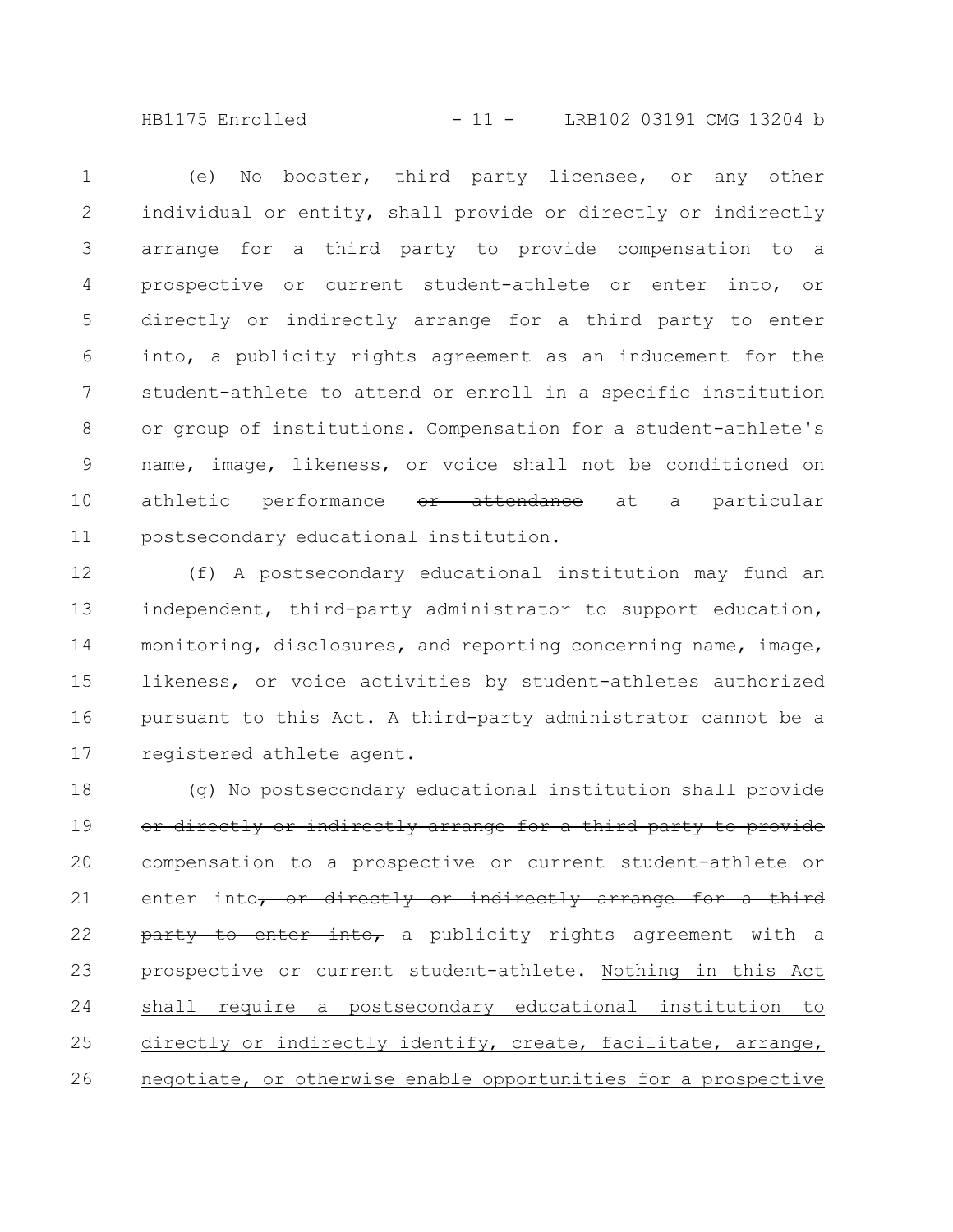HB1175 Enrolled - 12 - LRB102 03191 CMG 13204 b

## or current student-athlete to enter into a publicity rights agreement with a third party. 1 2

(h) No student-athlete shall enter into a publicity rights agreement or receive compensation from a third party licensee relating to the name, image, likeness, or voice of the student-athlete before the date on which the student-athlete enrolls at a postsecondary educational institution. 3 4 5 6 7

(i) No student-athlete shall enter into a publicity rights agreement or receive compensation from a third party licensee for the endorsement or promotion of gambling, sports betting, controlled substances, cannabis, a tobacco or alcohol company, brand, or products, alternative or electronic nicotine product or delivery system, performance-enhancing supplements, adult entertainment, or any other product or service that is reasonably considered to be inconsistent with the values or mission of a postsecondary educational institution or that negatively impacts or reflects adversely on a postsecondary educational institution or its athletic programs, including, but not limited to, bringing about public disrepute, embarrassment, scandal, ridicule, or otherwise negatively impacting the reputation or the moral or ethical standards of the postsecondary educational institution. 8 9 10 11 12 13 14 15 16 17 18 19 20 21 22

(Source: P.A. 102-42, eff. 7-1-21; 102-687, eff. 12-17-21.) 23

(110 ILCS 190/22 new) 24

Sec. 22. Educational programming. Postsecondary 25